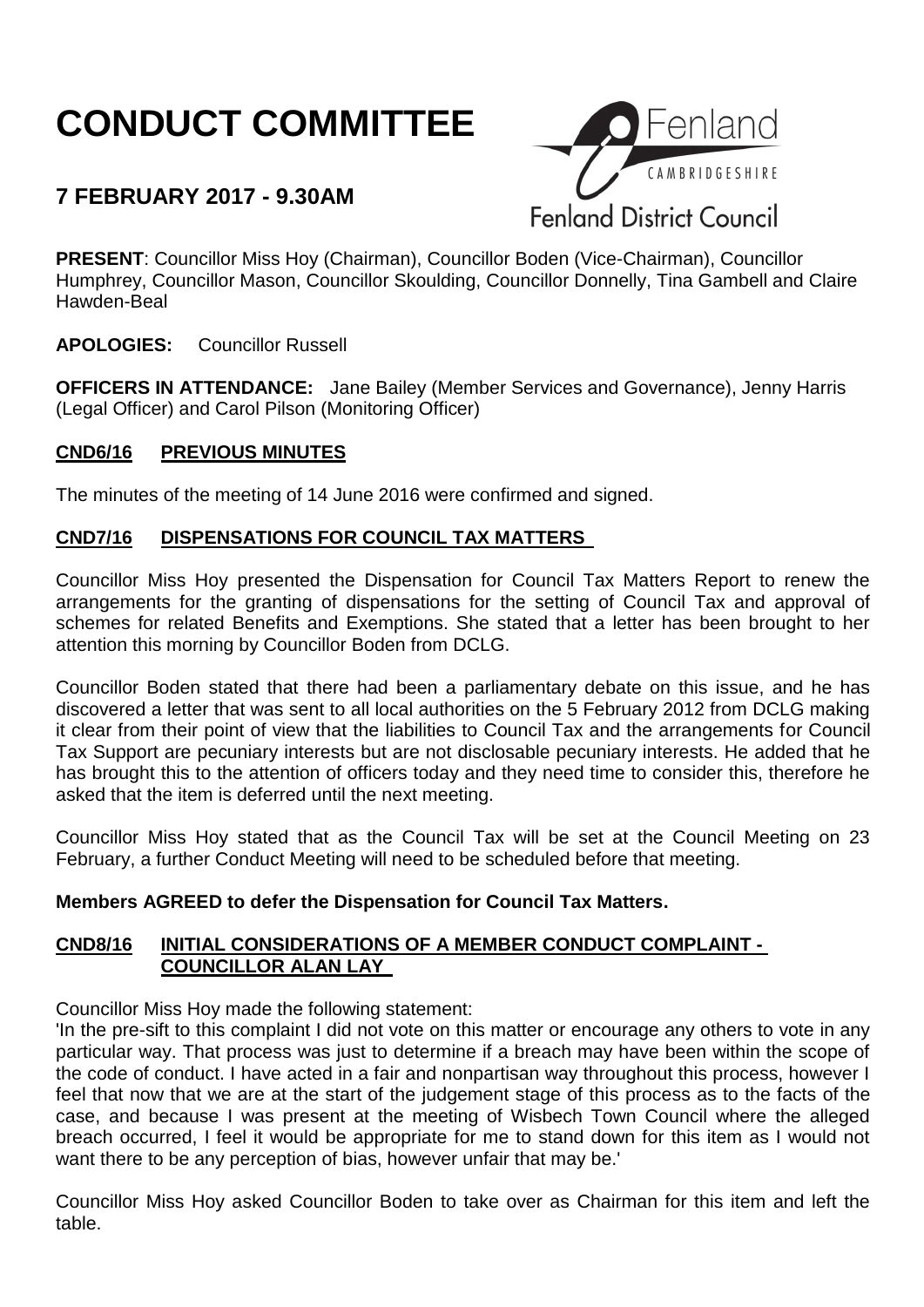Councillor Boden presented the Report for the Initial Consideration of a Member Conduct Complaint - Councillor Alan Lay. He stated that since the publication of the agenda the Monitoring Officer has advised that there are 3 further complaints which have been received regarding the same matter. They are currently going through the informal process and he confirmed that the Independent Person has been consulted. As a result of this he proposed that the Committee defers consideration of this complaint to enable the other 3 complaints to go through the process so that all complaints relating to this one matter are considered at the same time.

This proposal was seconded by Councillor Donnelly. Carol Pilson reminded the Chairman that the proposal would need to be seconded by a voting member of the Committee.

Councillor Boden asked the voting members of the committee for a seconder to the proposal to defer; he stated that without a seconder for the proposal the Committee would proceed with the consideration of the matter today.

- Councillor Humphrey stated that it seems a shame to get this far with the process and not to continue with the consideration today. He added that presumably the other complaints have come in off the back of this complaint and asked if the Committee could have any further details of those complaints made. Carol Pilson confirmed that the 3 complaints are on the same matter, but because we are still in the informal stage of the process it would not be correct to reveal the details;
- Councillor Humphrey stated that he can see the logic in considering them altogether, but he is mindful that everyone is in attendance and the matter should be considered on the merits of what we have been presented with in the report today;
- Councillor Mason agreed, he stated that the public are here today and they have come a long way to listen to the consideration and the Committee are all in place so we should go ahead with the item;
- Tina Gambell stated that if this is dealt with today, the other complaints might be dismissed based on the outcome without any hearing at all. She added that she feels that this matter should be considered today but is mindful that there are 3 other people waiting for their voices to be heard;
- Councillor Skoulding stated that each complaint should be considered on its own merits, so any other complaints should be considered separately from this one. Tina Gambell asked if that would be prolonging the Councillors journey with complaints being heard one after the other;
- Councillor Boden reminded the Committee that it is always important to take into account the comments made by the independent person;
- Councillor Donnelly stated that if the further complaints are related to this original complaint, they should be heard as one episode as one might have a knock on effect of the other;
- Councillor Humphrey reiterated Tina Gambell's point that the outcome of this item may have some influence on the predetermination of the others, but that this is at an advanced stage and we should hear it today;
- Jenny Harris stated that her concern is that under the constitution you cannot debate a matter that has already been debated at a previous meeting. Without knowing the detail of the other complaints she would be concerned that at the next meeting when those matters were discussed you (the members) may find yourself unable to debate all of the matters on the basis that the matter had already been debated and resolved;
- Councillor Mason asked if Councillor Tierney (the complainant) is in attendance for this meeting. Councillor Boden confirmed that he is not present and we would not normally be expecting the person making the complaint or the person who the complaint is against to be present at this stage. The committee would be looking to make a determination based on the evidence presented. Councillor Mason stated that he was expecting to be able to question Councillor Tierney on this matter but he is not here. Carol Pilson stated that this is an initial determination hearing. This is the opportunity for the Committee to look at the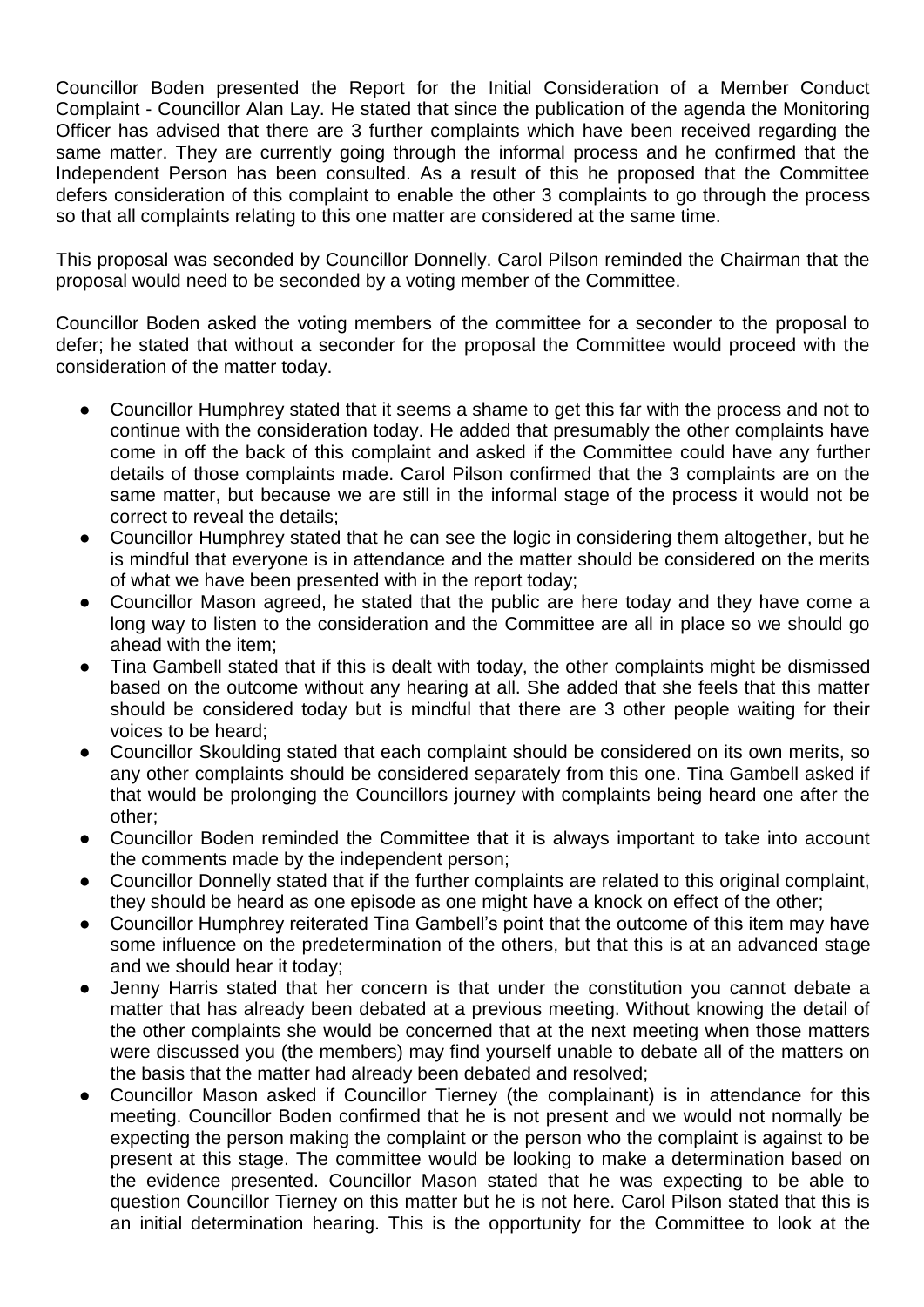complaint and the response and if the committee feels they have sufficient information they can make a determination today. Alternatively if the committee feel that they need further information the complaint can be put forward for investigation;

- Councillor Mason stated that he had misunderstood, he felt that the initial consideration had taken place with the Independent Person and Chairman and that the matter would be taken forward today, he added that this is also the expectation of the public. Carol Pilson explained that we introduced a pre-screening process that involves the independent person, deputy independent person and the chairman; this is a non-public meeting which prevents any vexatious complaints coming forward into the public domain. The stage that we are at today is that there have been some efforts to resolve the complaint informally but unfortunately that has been unsuccessful. Therefore this goes forward to the pre-sift stage where the 3 members determine if a breach 'may' have occurred. On this occasion they did not feel that they could dismiss the complaint, they felt a breach 'may' have occurred. Therefore it is for the Conduct Committee to make that determination today. The options open to the Committee today are to consider the complaint based on the report or there is a proposal to defer to await the further information that may come through from the other complaints;
- Councillor Boden stated that there are 4 possible outcomes from today's meeting, reject the complaint based on the report, accept the complaint based on the report, determine that further investigation should take place and finally, to defer. Jenny Harris confirmed that these are the 4 outcomes;
- Councillor Humphrey asked the legal officer if she is suggesting it is better for us to defer and consider the complaints together or if it is okay to consider this as a standalone item. Jenny Harris stated that it is a matter for members to make the decision but reiterated that her concern is that if the matter is not deferred, at the following hearings for the other complaints, you may not be able to consider those complaints in detail having discussed the matters that are the subject of that complaint;
- Councillor Boden asked for clarification that it would mean that we would be prejudicing the future meetings. Jenny Harris confirmed this;
- Councillor Boden stated that it is for us to determine what we believe is fair and proper;
- Councillor Mason stated that he finds it hard to make a determination without knowing what the other complaints are about, he feels that the Committee need more transparency around the other complaints. Carol Pilson confirmed that they are in relation to exactly the same matter. She agreed that transparency is important but we have an informal process so that complaints do not come to the public domain if they can be resolved informally, by disclosing the details at a public meeting we are going against the principles of the process we have in place;
- Councillor Mason asked for clarification that the remainder of the procedures will be held with the public present. Carol Pilson confirmed that the other 3 complaints are still at the informal stage, so they are with the respective members for a response, following that it would be up to the complainants to decide if they wish to progress with those complaints, if they did we would move to the pre-screen process and again if those members felt a breach 'may' have occurred it would come to this committee;
- Councillor Boden asked if the other 3 complaints are identical to this complaint as if they are not there might be something different that we would need to take into account moving forward. Carol Pilson confirmed that 2 out of the 3 are identical and the third is regarding the same issue;
- Councillor Skoulding stated that he feels games are being played and that the complaint should be heard;
- Councillor Boden asked the voting members if they would like to proceed to consider the complaint. Members agreed. Councillor Boden stated that we have a clear steer from the voting members that we should continue to consider this complaint within the confines of the process that we operate under.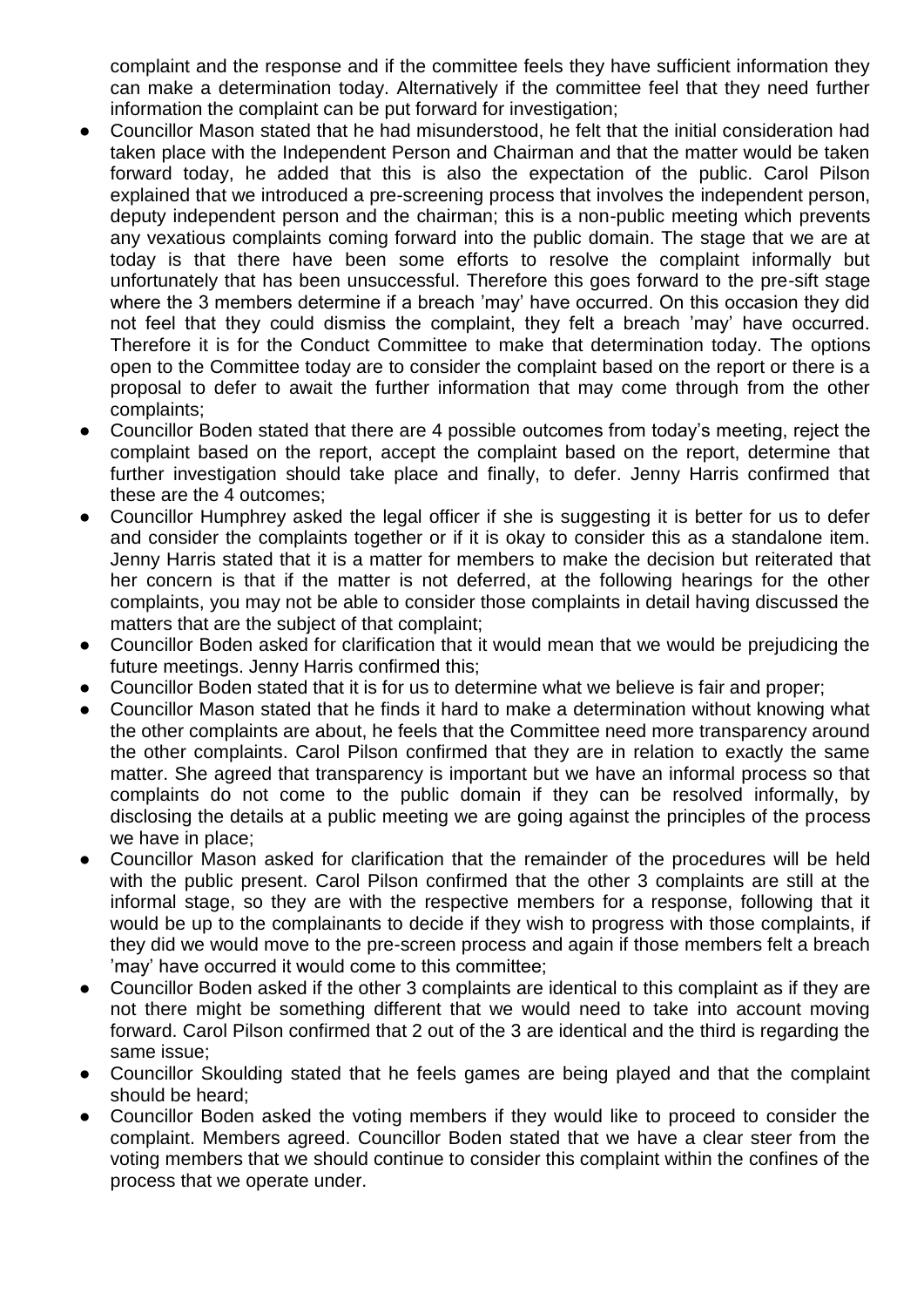Councillor Boden reminded members that in considering this complaint it is very important that we take into account the information that has been provided to us, any other information that we may know or suspect about this particular case cannot be taken into account.

Members asked questions, made comments and received responses as follows:

- Councillor Boden referred to 2.7 of the report and asked members to consider these points when making a determination today;
- Councillor Humphrey stated that with regards to the points at 2.7, he feels that the latter 2 are the only that apply, these being 'Is the complaint too trivial to warrant further action?' and 'Does the complaint appear to be malicious or simply tit for tat?'
- Councillor Mason stated that at this stage the information we have been given does warrant further investigation, he feels that there are other factors in this case that going back in the history of these 2 Councillors that may actually influence this further;
- Councillor Humphrey stated that he disagrees with Councillor Mason's comment, the nature of the complaint, which is the use of a particular word, is trivial to the point that he is surprised that we are here considering it. He stated that he appreciates the process to determine that there 'may' have been a breach, but is struggling to understand why it would not have been dismissed at that stage;
- Councillor Mason agreed, he stated that this is very much a tit for tat case, there is a lot of personal animosity in this complaint and he feels it should be dismissed;
- Councillor Skoulding agreed and stated that everyone should respect the position of the Mayor but they do not have to respect the person who is the Mayor. He added that he was upset to read some of the comments in the report which came across as tit for tat. He stated that he knows Mr Lay works long and hard for his town. He stated that his father always told him 'if you have nothing good to say then say nothing at all' .This is just like an argument in the school playground and they are trying to score points against each other, he feels this should have been sorted out amongst themselves;
- Councillor Mason stated that the Committee need to ask themselves why Councillor Tierney has brought this complaint and not another member of the Council;
- Councillor Humphrey stated that there is sufficient information in the responses from the Councillor Tierney and Councillor Lay that explains the use of the word and stated that he does not feel it has brought the Mayor or the Town Council into disrepute. He added that in the final response from Councillor Tierney he uses the words 'felt threatened' and Councillor Lay gives an explanation of the context in which the word was used;
- Councillor Boden reminded the Committee that the purpose of this meeting is to consider the complaint by Councillor Tierney that the Town Council was brought into disrepute and he is entitled to make that complaint;
- Councillor Donnelly stated that there is obviously history and this appears to be tit for tat. He understands that it was advice that was given but it was seen by the other party as a threat;
- Tina Gambell stated that she does not know the history of the relationships between the 2 Councillors, however there has clearly been one; she added that it is hard to say that this is just tit for tat. She stated it has to be transparent to the public that Town Council meetings are not places where threats are made or that bullying takes place or where Councillors are not able to speak or feel intimidated in any way at all. That is why this case needed to be discussed, otherwise the Mayor was being perceived to be someone who was able to make threats to Councillors unhindered;
- Councillor Humphrey stated that the part of the code of conduct which was referred to was to bring this complaint forward is that 'you must not conduct yourself in a manner which can reasonably be regarded as bringing your office or authority into disrepute', he reiterated that he does not feel that the use of the word and the nature of the complaint in any way has brought that office into disrepute and on those grounds he recommended that the Committee dismiss the case;
- Councillor Boden stated that he has come to a similar conclusion but does not believe it is tit for tat, as there is no evidence provided that there have been previous interactions. When